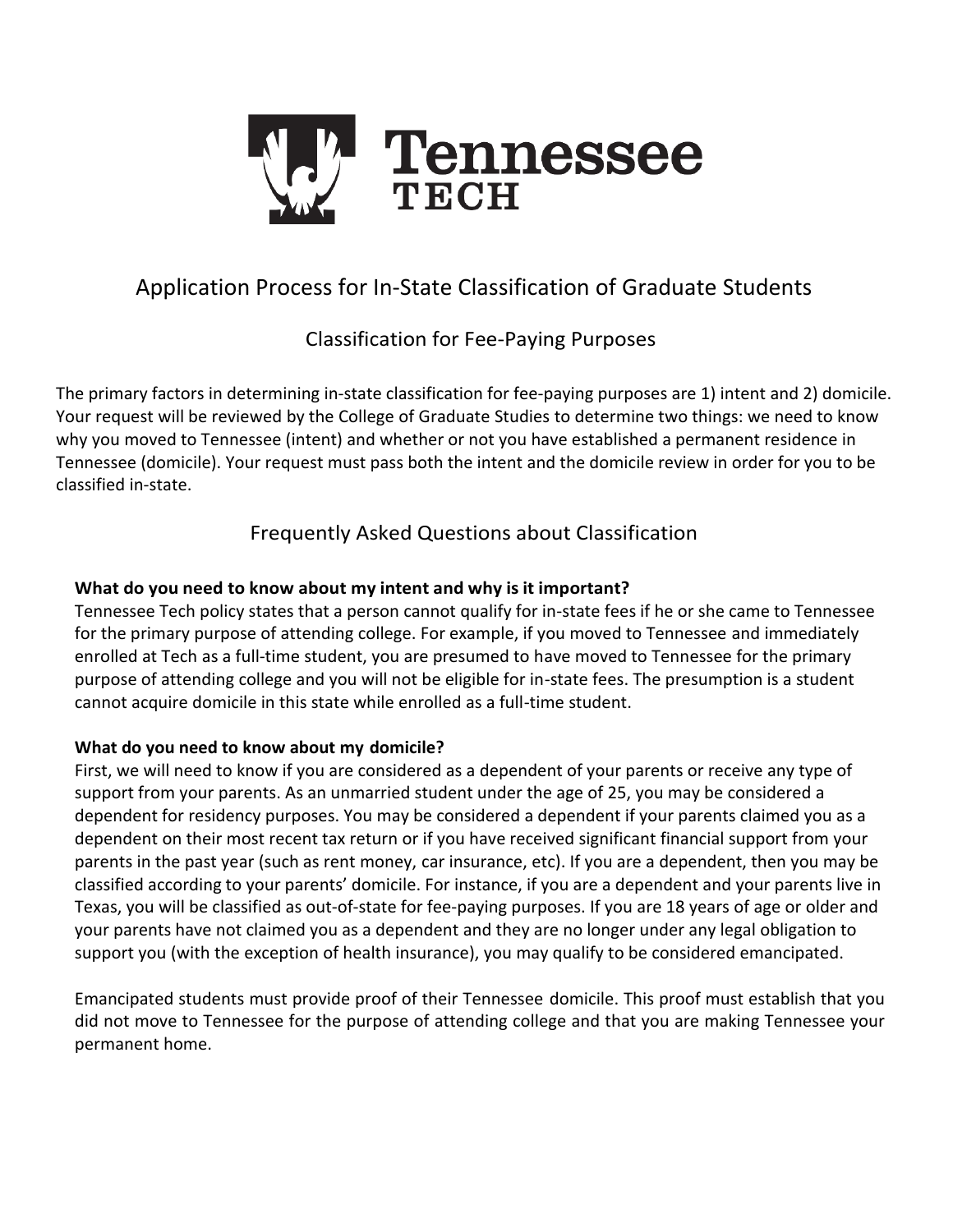### **How can I qualify to pay in-state fees at Tennessee Technological University?**

In general, you must be able to prove that you live in the state of Tennessee year-round and intend to make it your home for the foreseeable future, regardless of your academic status. You must be able to prove intent and domicile by providing the appropriate supplemental documentation.

### **What if I wastransferred by my job to Tennessee? Or what if my parent orspouse wastransferred?** In

most cases, if you can prove you were transferred from one full-time position with a company to another, you will be classified as in-state. The job must be full-time and must be with the same company. In most cases, the same holds true if your parent or spouse was transferred.

### **What if my spouse is already classified as in-state?**

The spouse of a student already classified as in-state will also be classified as in-state upon submitting appropriate documentation.

### **Can I be reclassified mid-semester?**

No, residency classifications cannot be changed once the semester begins. Reclassification requests submitted and approved mid-semester will be for the following semester. A majority of the time, reclassifications are not retroactive.

### **What if I am in the military or was recently discharged from the armed services?**

If you can produce a copy of your orders proving a reassignment to Tennessee or provide us a copy of your DD214 with Tennessee listed as your mailing address after separation, and it continues to be Tennessee at the time you apply for residency, you will be classified as in-state.

### **What if my parent(s)/spouse is in the military and we are stationed outside of Tennessee, but our permanent residence is Tennessee?**

A person who lives out-of-state with a military parent or spouse could be eligible for in-state classification if the parent or spouse's Leave Earning Statement (LES) states Tennessee as their permanent residence.

## **What if I am an international student?**

First you must establish intent to live permanently in the state of Tennessee. In other words, you must prove that you did not come to Tennessee for the primary purpose of attending college. Therefore, students in the United States on temporary visas, including F-1 and H-3 visas, will not be able to meet the standard of proving Tennessee domicile since they are not legally permitted to make the United States, or Tennessee, their permanent home. Undocumented aliens cannot establish domicile in Tennessee regardless of their length of stay in the state.

#### **What if I am claimed by my parents as a dependent?**

If you are claimed as a dependent by your parents on their federal income tax return and they are residents of another state, you CANNOT be classified as in-state for fee-paying purposes. However, if your parents are divorced and one parent lives in Tennessee, you may be eligible for in-state classification regardless of who claims you on an income tax return.

#### **What if none of the above applies to me?**

You may want to consider our full-time/part-time program to reduce your tuition costs. Students who work a full-time job (or a combination of part-time jobs totaling 30 hours or more a week) and are registered for 7 graduate level credit hours or less a semester qualify for this tuition-reduction program. After submitting signed letters from each employer on letterhead documenting